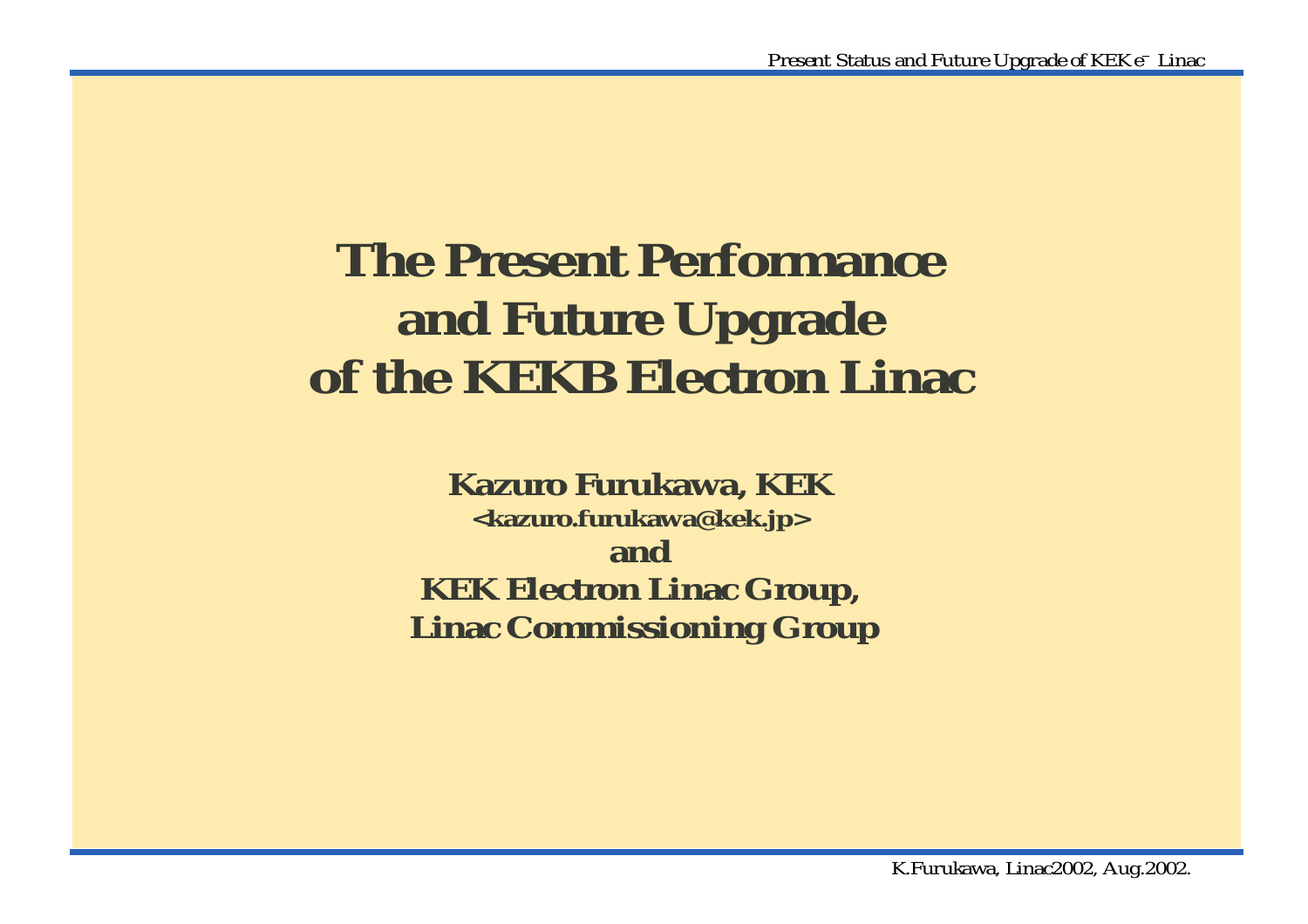## Introduction, KEK e– Linac

◆ KEKB Asymmetric Collider Complex and Belle Detector for CP-Violation Study

- ◆ Stable and Robust Operation of Linac for Higher Experiment Efficiency
- ◆ Many Active Operation Parameters at Microwave Systems, etc.

◆ Frequent Switching between

- KEKB *e* **8 GeV** 1.28 nC Single Bunch
- KEKB *e*<sup>+</sup> 3.5 GeV 0.64 nC Single/**Dual** Bunch (Primary *e*– **10 nC**)
- PF *e* 2.5 GeV 0.2 nC Multibunch
- PFAR *e* 2.5/3.0 GeV 0.2 nC Multibunch

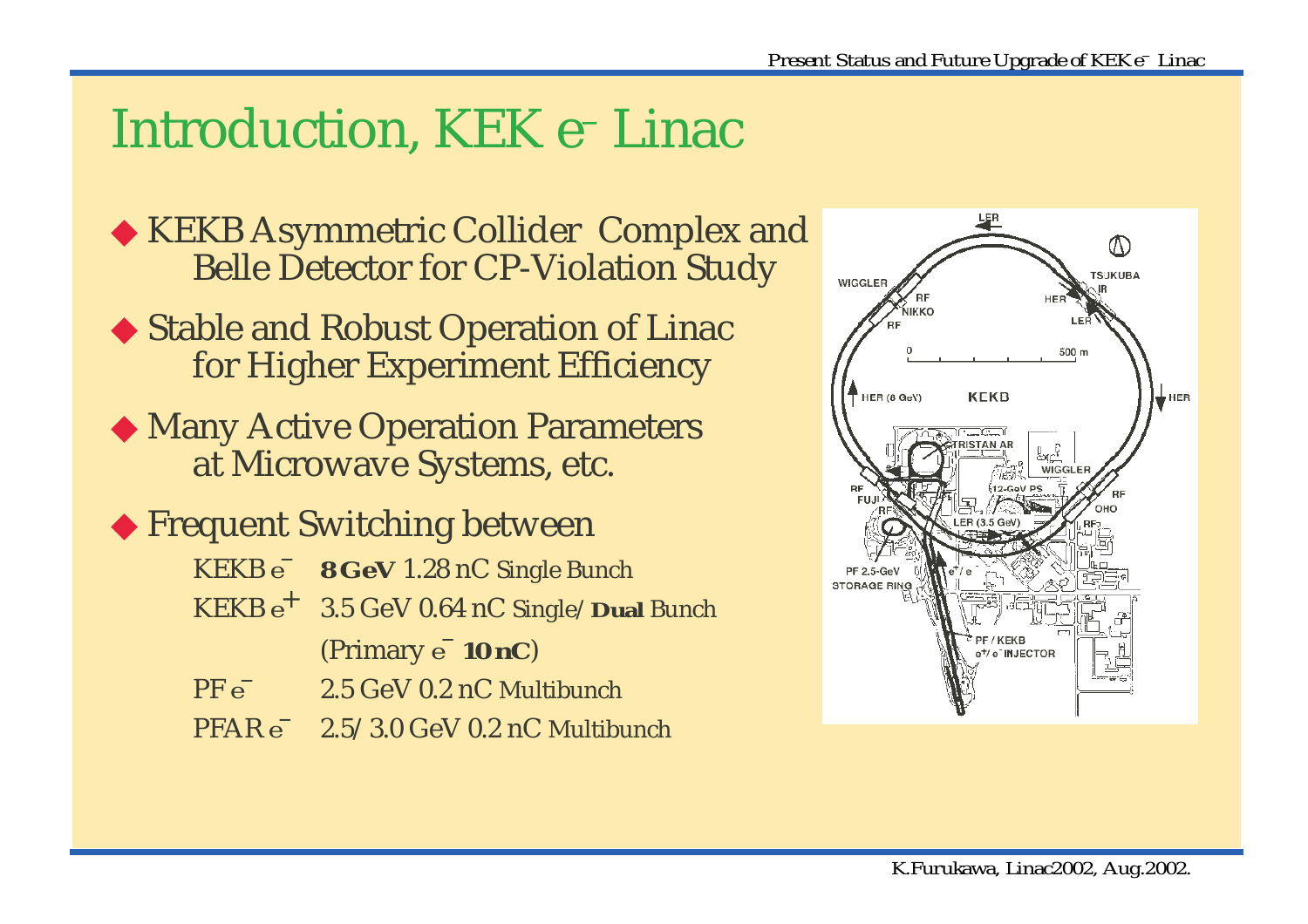### Regular Operation Statistics

# ◆ Basic Operation Performance



Machine Down: Machine was not ready. (including rf-trip, 10-minute maintenance, etc) Beam Loss: Machine was not ready when an injection was requested.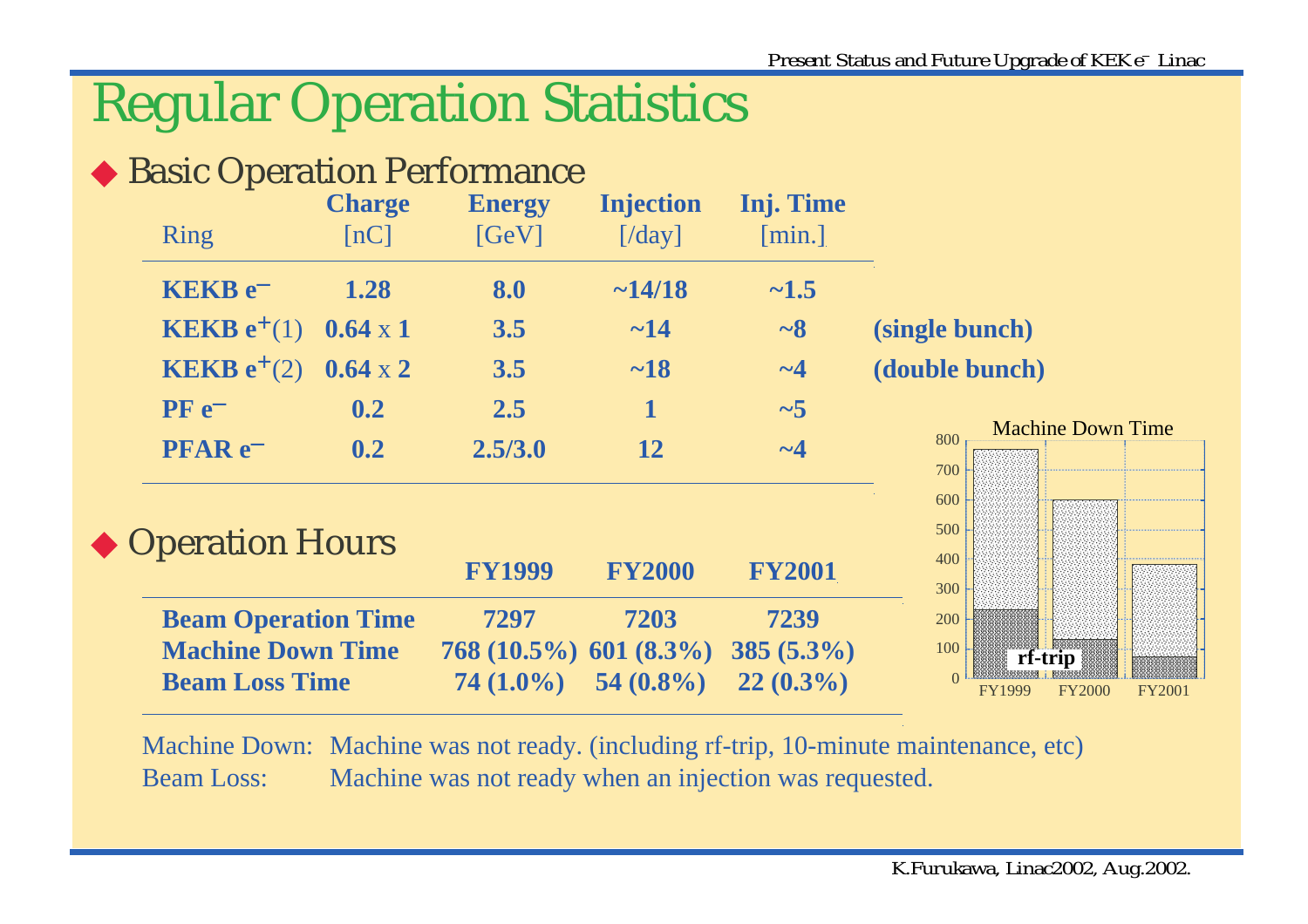## Beam Quality Control







#### ◆ rf System Optimization [Routine Monitoring of Beam/Machine Parameters]

◆ Emittance and Matching Condition

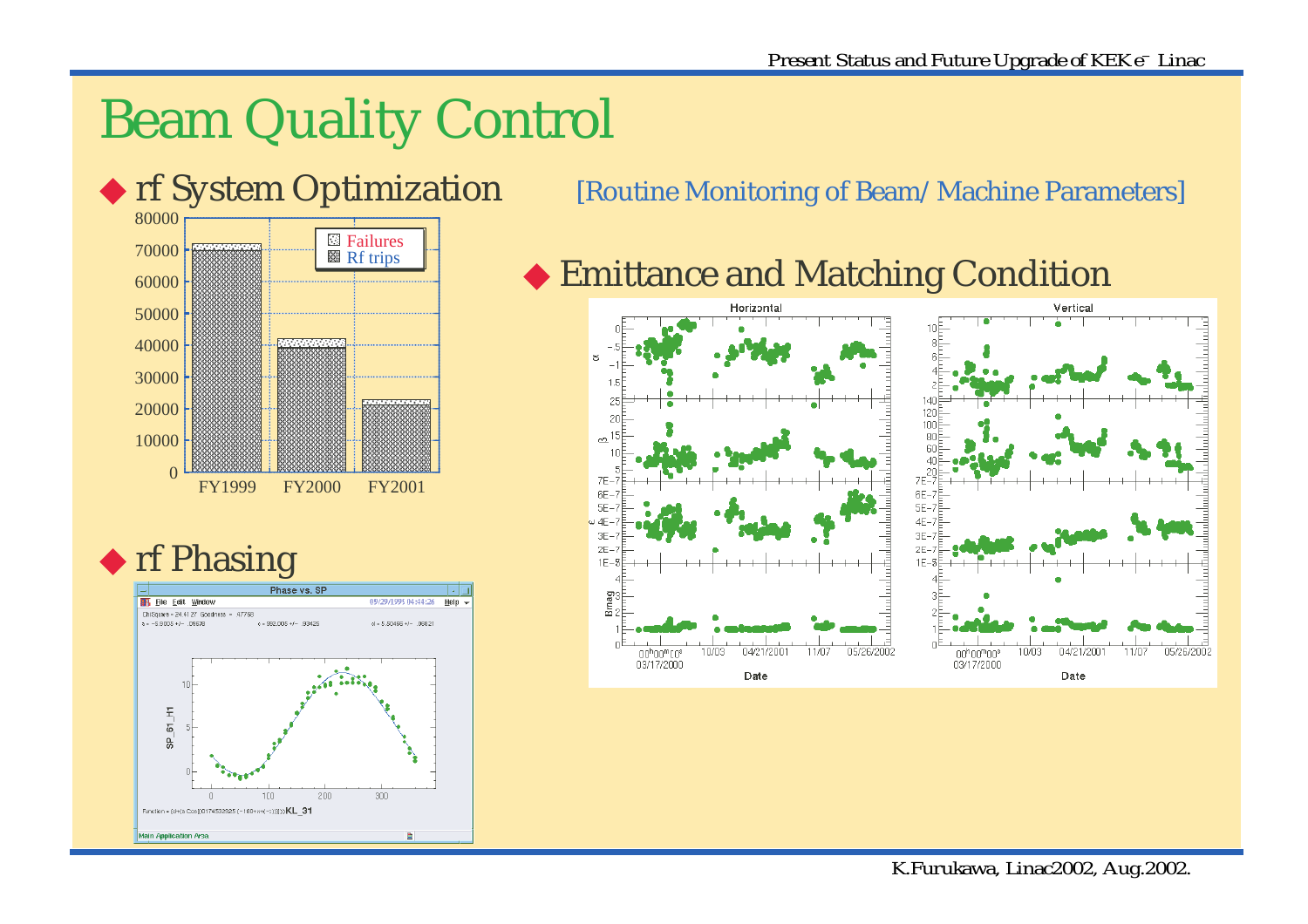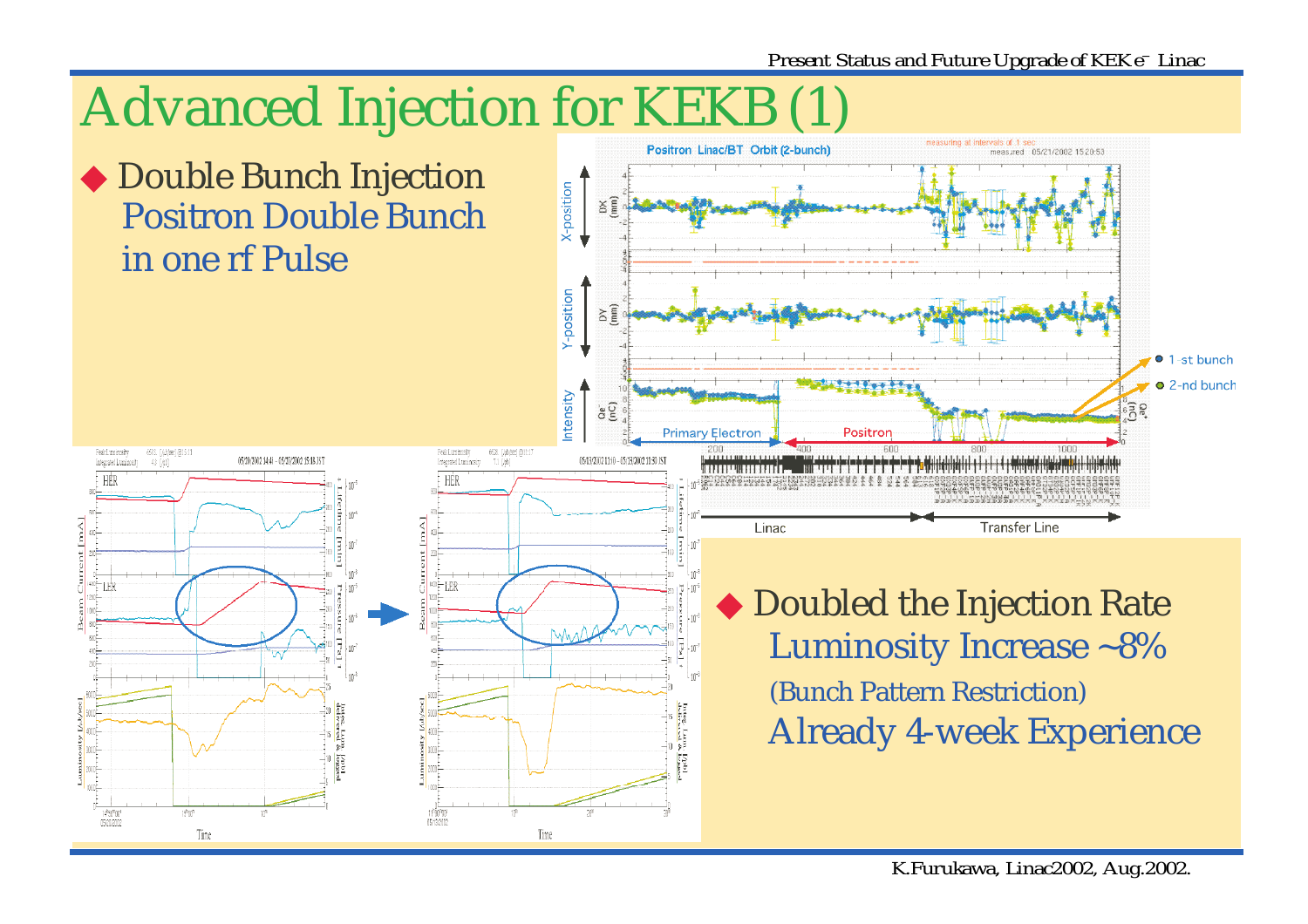

 $03<sup>h</sup>$ 

 $\Box$ <sup>h</sup>

Time

 $05<sup>h</sup>$ 

 $n<sup>th</sup>$ 

◆ Both "Double-Bunch Injection" and "Continuous Injection" in the upcoming Autumn Operation

 $02<sup>h</sup>$ 

 $01<sup>h</sup>$ 

oohŏomoot 01/25/2002

*K.Furukawa, Linac2002, Aug.2002.*

 $\overline{17}^{\overline{1}}$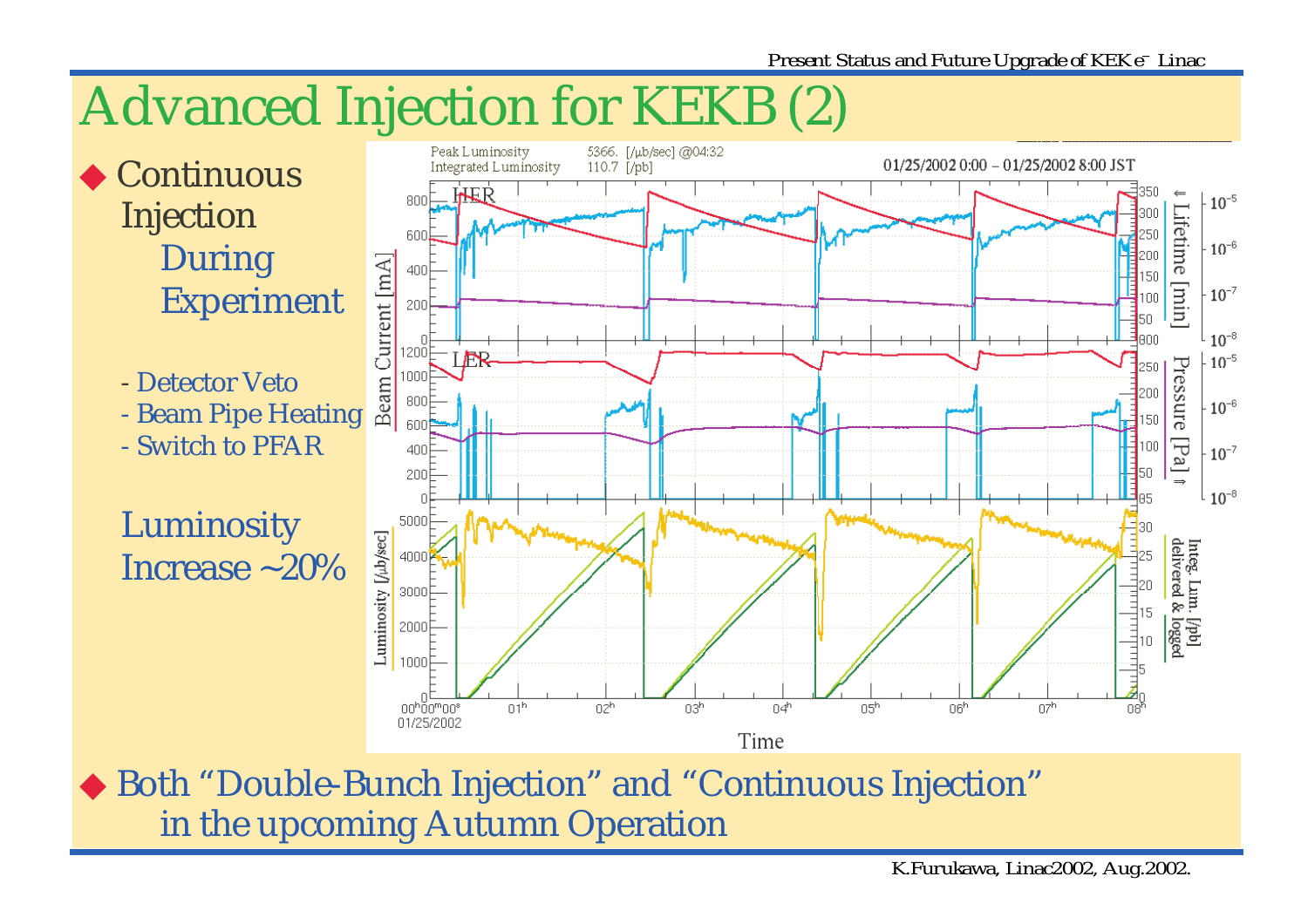### Linac / Ring Upgrade for SuperKEKB

◆ for Precise Measurement of *B*-meson System Parameters and Search for New Physics (ex. SUSY)

SuperKEKB : Luminosity of  $10^{35}$  cm<sup>-2</sup> s<sup>-1</sup>

with Major Upgrade of Linac and Ring

◆ Luminosity Increase

- (1) Squeezing Beta at Interaction Region (by factor of 3.3)
- (2) Increasing e– and e+ Beam Current (by factor of 3.3)
- (3) Exchanging Energies of  $e^-$  and  $e^+$  (to cure  $e^-$  cloud issues)

◆ for Linac

(3) is the Major Challenge, as well as (2)

Two Schemes are Considered

- (a) Higher Gradient with C-band Structures
- (b) Recirculation of Positron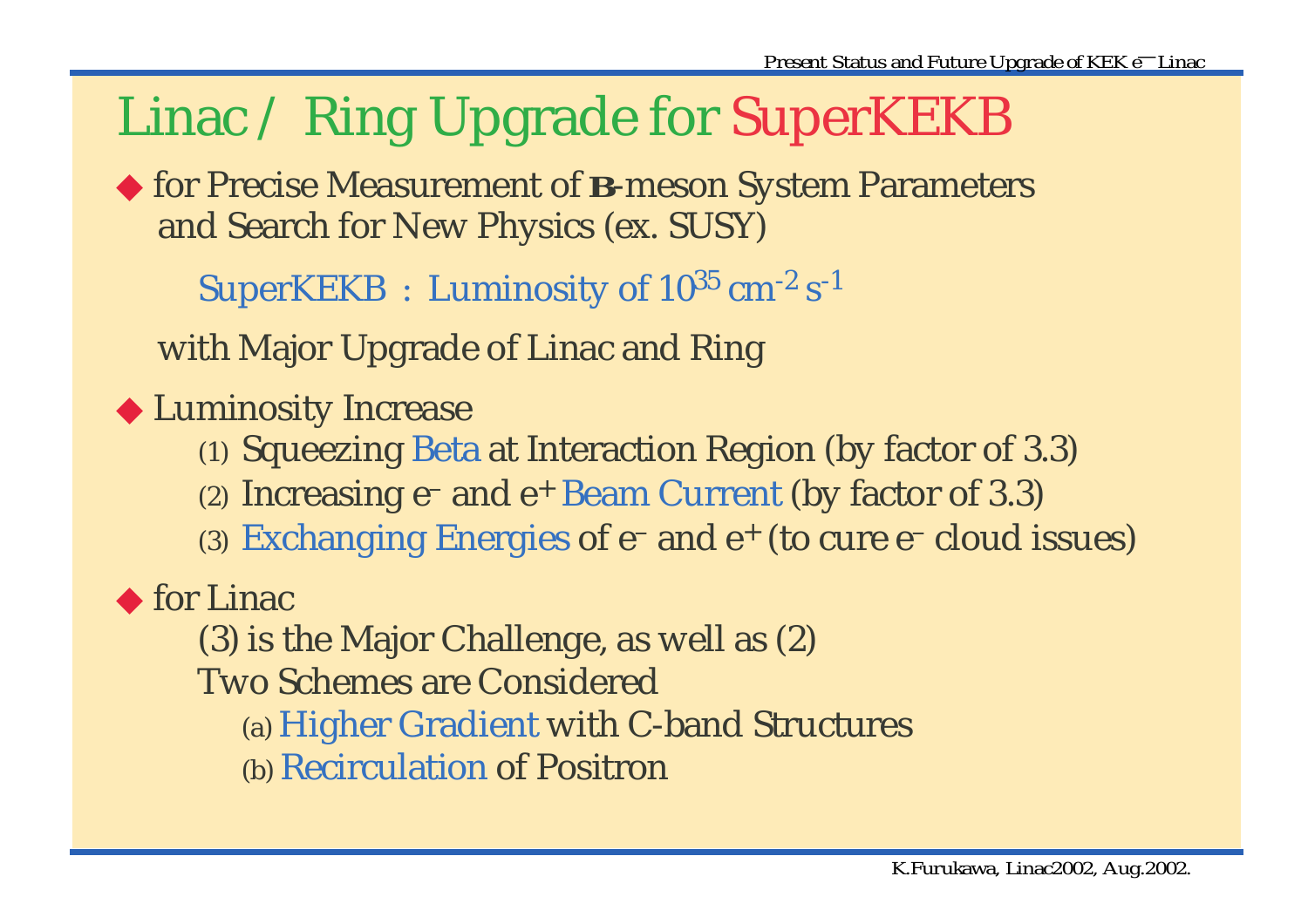

*K.Furukawa, Linac2002, Aug.2002.*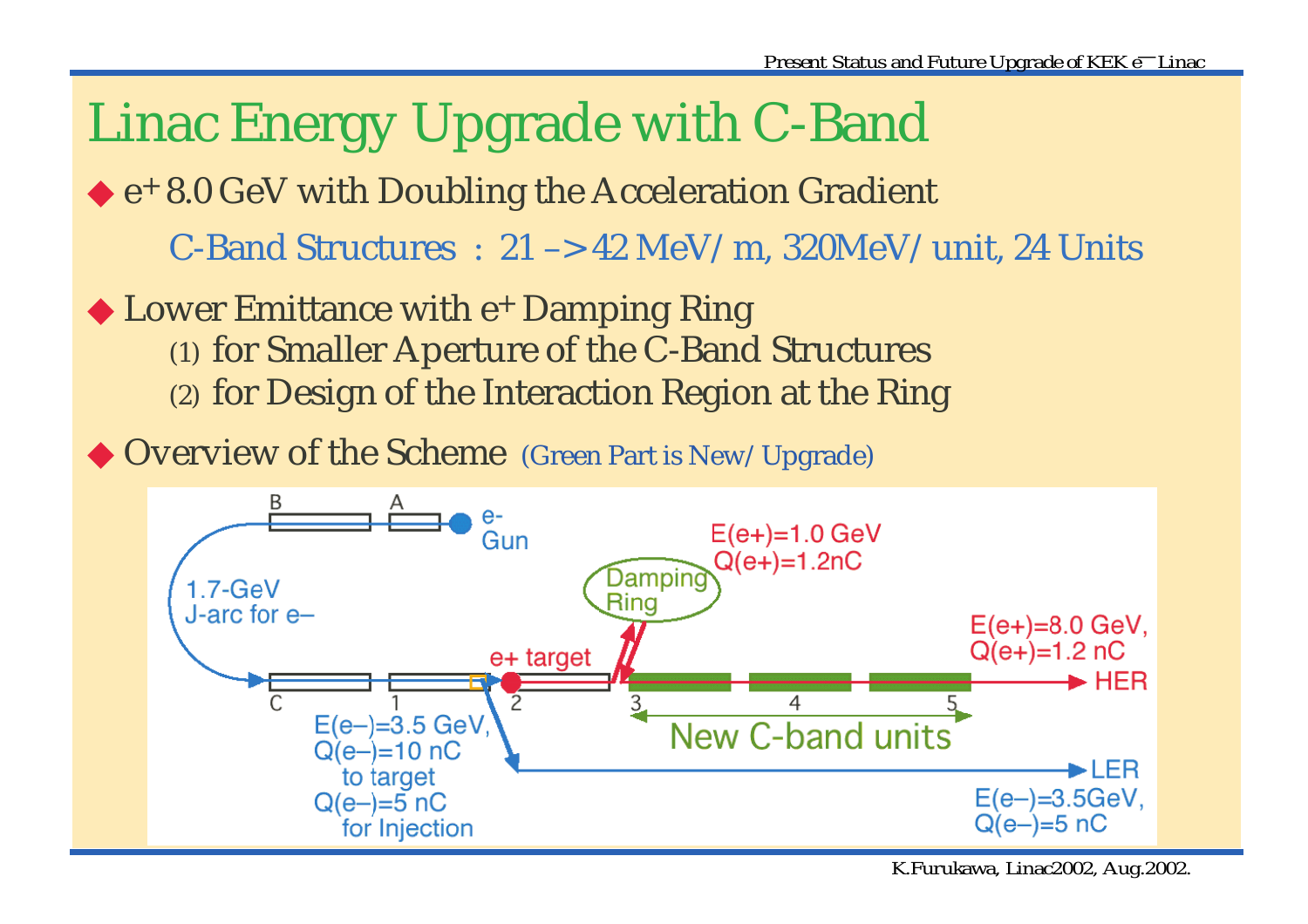# C-Band (5712MHz) Components R & D

- ◆ Being Designed for KEKB Linac, Based on the Development by JLC C-Band Group
- ◆ C-Band Klystron: 50MW from Toshiba
- ◆ Pulse Modulator: Compact Type, First Version under Production
- ◆ Driver Klystron: Modified 40kW, Designing
- ◆ Pulse Compressor: TE038 LIPS Type, Designing
- ◆ Acceleration Structure: 2π/3-mode, under Fabrication
- ◆ rf Components: Designing
- High-Power/Acceleration Test at Spring 2003



*K.Furukawa, Linac2002, Aug.2002.*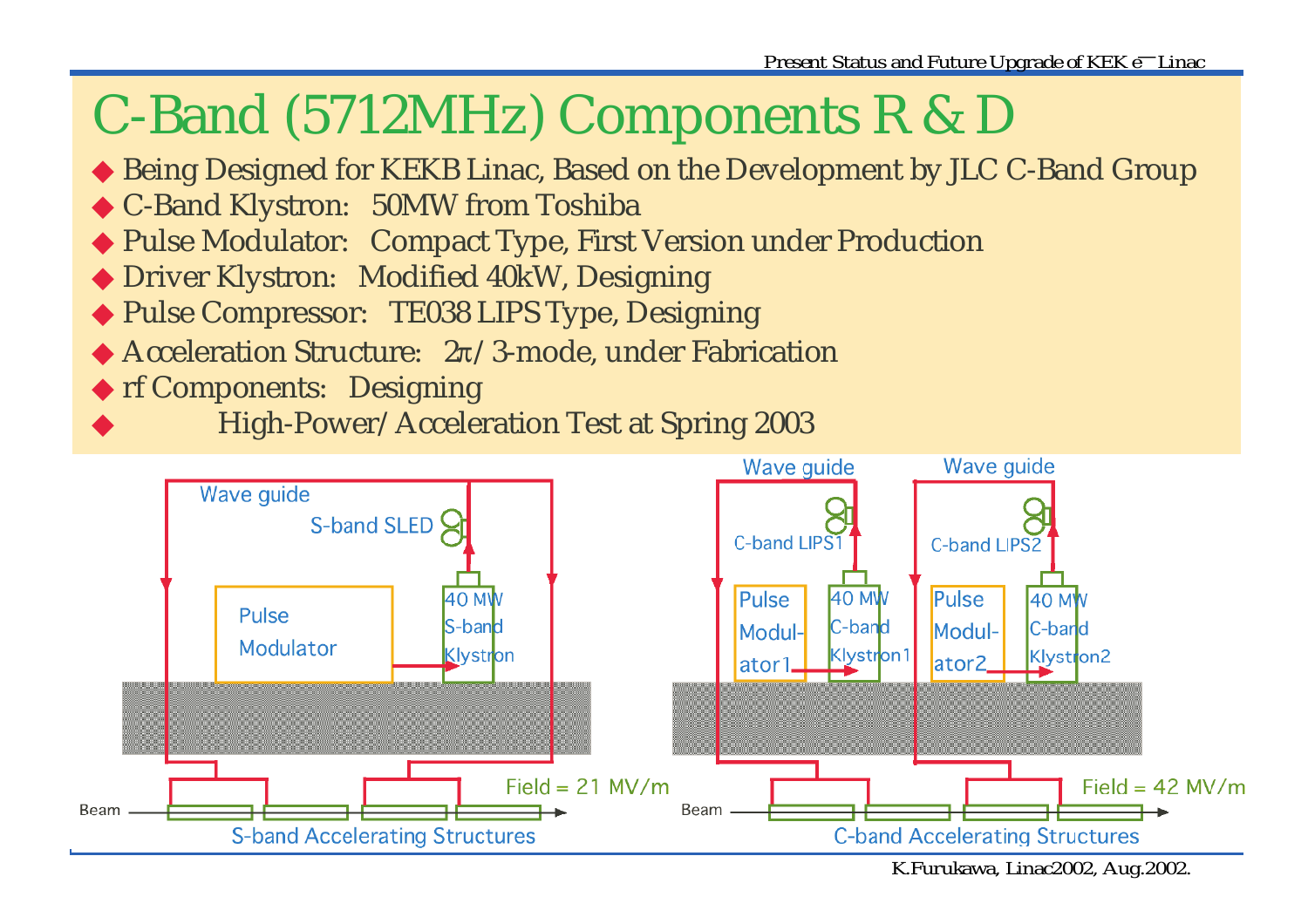## Linac Energy Upgrade with Recirculation (Backup)

- ◆ No Major Change in Acceleration Components Damping Ring to Keep Positron for the Next Pulse
- ◆ Slightly Complicated Operation Scheme Return Line, Bypass Lines at Arc and Target Multi-Bunch Acceleration with Very Different Characteristics Before/After the Target
- ◆ Overview of the Scheme



*K.Furukawa, Linac2002, Aug.2002.*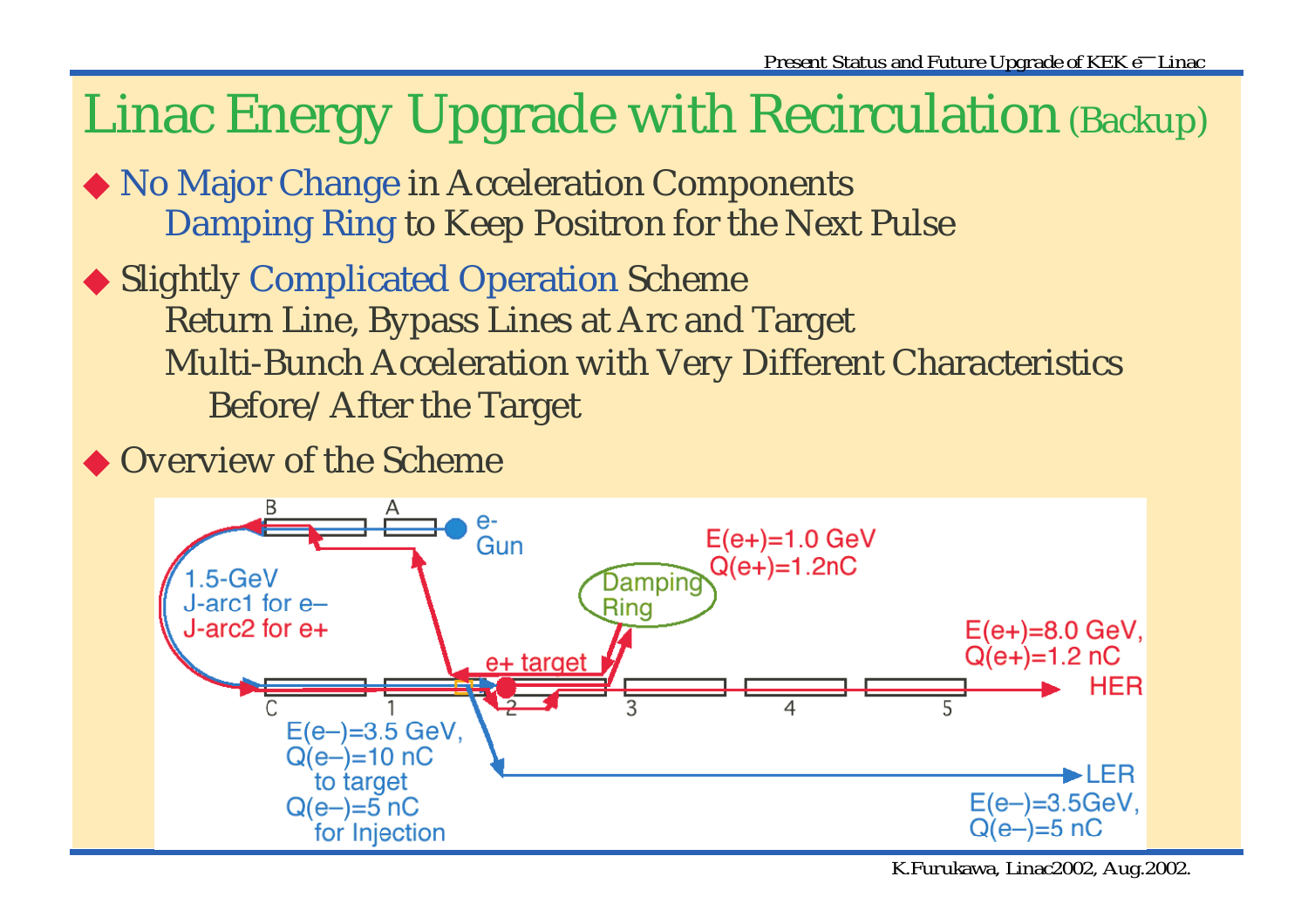### Linac Beam-Current Enhancement

#### ◆ e<sup>–</sup> Beam Charge:

 $3 \text{ mA}$  /s  $\longrightarrow 15 \text{ mA}$  /s (Injection Rate) 1 nC /pulse  $\rightarrow$  5 nC /pulse (3.5 GeV) Already Achieved for Primary Beam for e<sup>+</sup> Generation Emittance Control May be Necessary

◆ e<sup>+</sup> Beam Charge:

1.5 mA  $\sqrt{s}$   $\rightarrow$  3 mA  $\sqrt{s}$  (Injection Rate) 0.6 nC /pulse  $\longrightarrow 1.2$  nC /pulse (8.0 GeV) Flux Concentrator for Energy Acceptance (Planning) Double Bunch Acceleration and Damping Ring (?)

#### ◆ Continuous Injection Already Achieved

 $\blacklozenge$  Simultaneous  $e^-$  and  $e^+$  and Injection Transport Line Lengths, Injection Timing (?)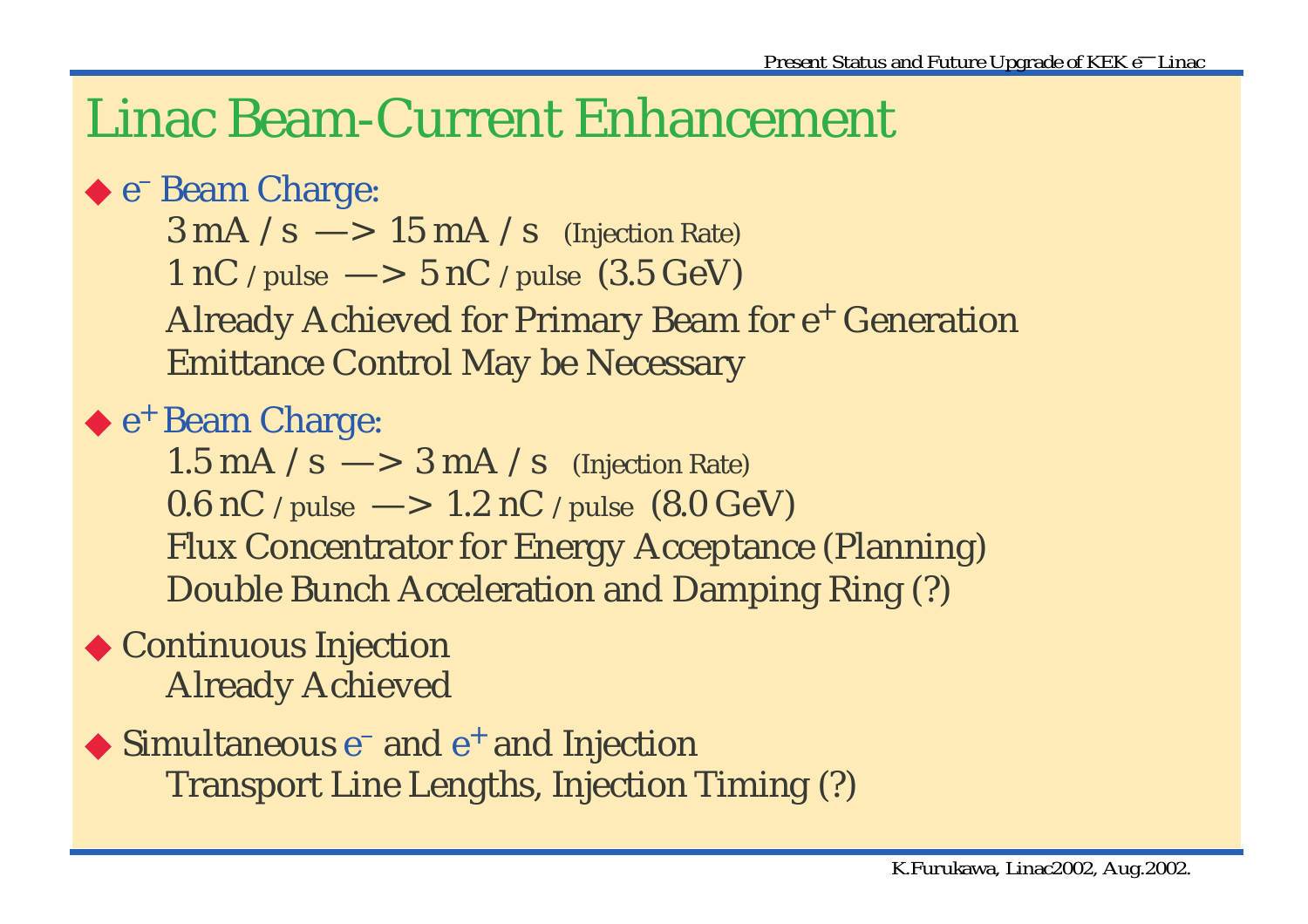## Linac Beam Measurement and Quality Control

◆ Beam Measurement Between Injections —> During Continuous Injection

#### ◆ Stealth Bunch Measurement Possibility

Between Injection Bunches Fast Kicker, To Prevent Dirty Beam Injection Fast Actuator Installation ex. Fast Phase Shifter is under Development Synchronous Data Acquisition Improvement Timing System Modification

#### ◆ Fast (50Hz) Data Acquisition Under Development for BPM with Fast Digitizer Need to Measure Dual Bunch Simultaneously

◆ Need More Beam Quality Control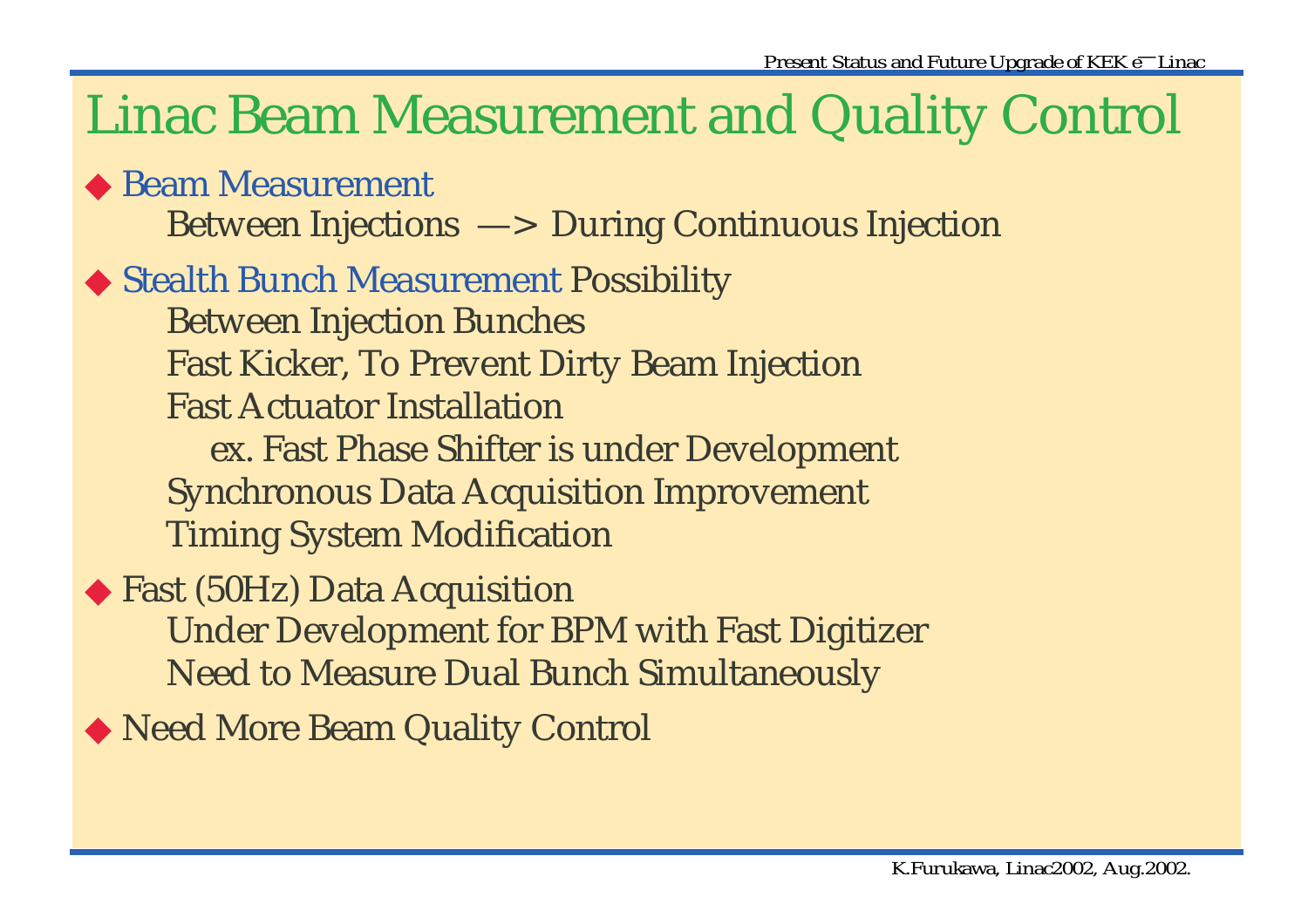### Conclusions

◆ Linac Operates Well with Low Down Rate Contributes to KEKB/Belle Achievement

- ◆ Beam/Machine Quality Control, Dual-Bunch Injection, Continuous Injection are Improving Enhance Integrated Luminosity
- ◆ Linac Upgrade Design for SuperKEKB Energy Exchange  $(8\text{-GeV} e^+)$  is the Major Challenge With C-Band Technology at First R & D Started This Year, and First Test at Spring 2003
- ◆ Miscellaneous Improvements are Planned Considering for SuperKEKB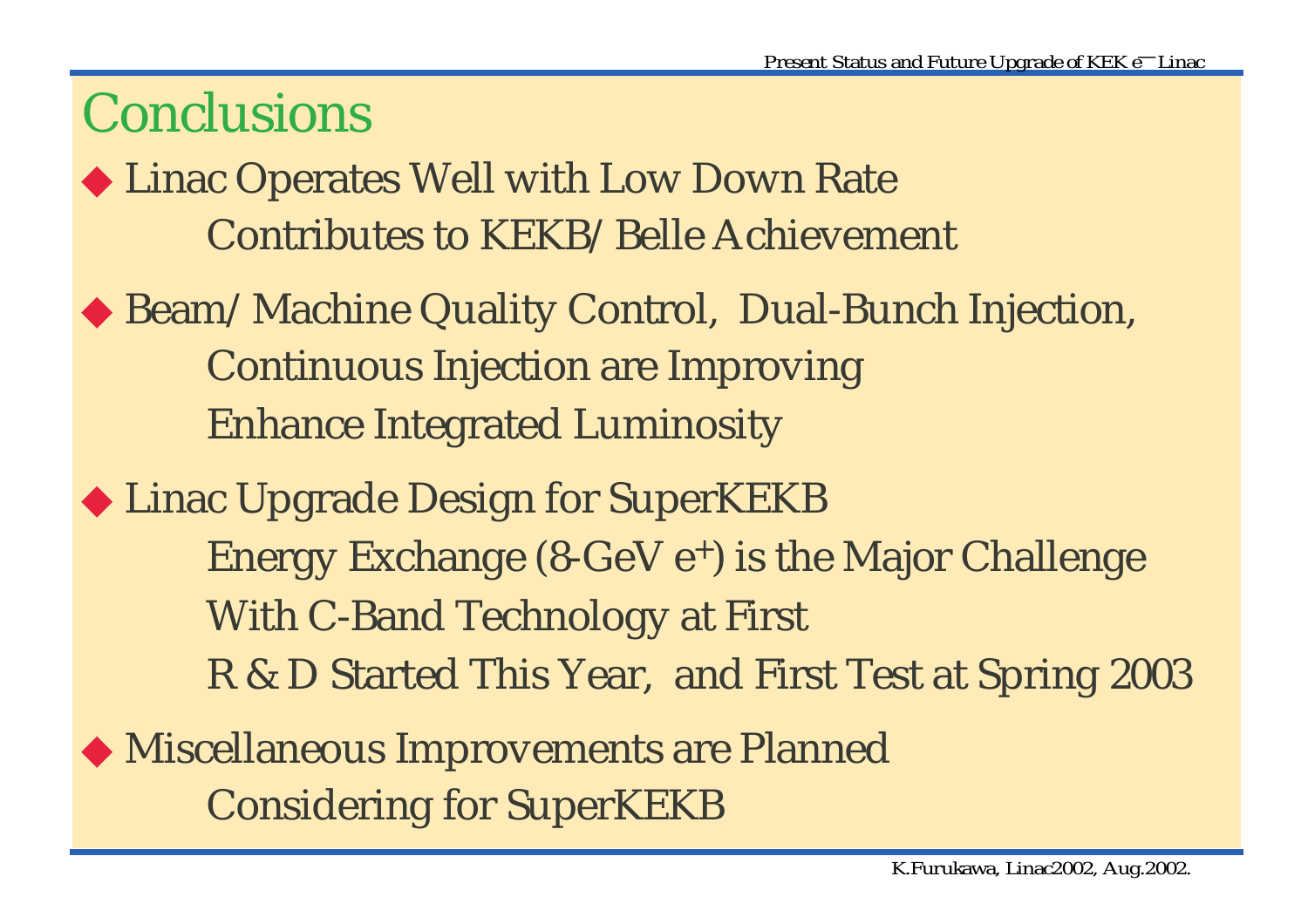### Layout of KEKB Linac

◆ 600m Linac with 59 S-band rf Stations, 56 of them have SLED with Gain of 160MeV

◆ Double (114MHz, 571MHz) Sub-Harmonic Buncher to Achieve 10ps Pulse Width and 10nC



*K.Furukawa, Linac2002, Aug.2002.*